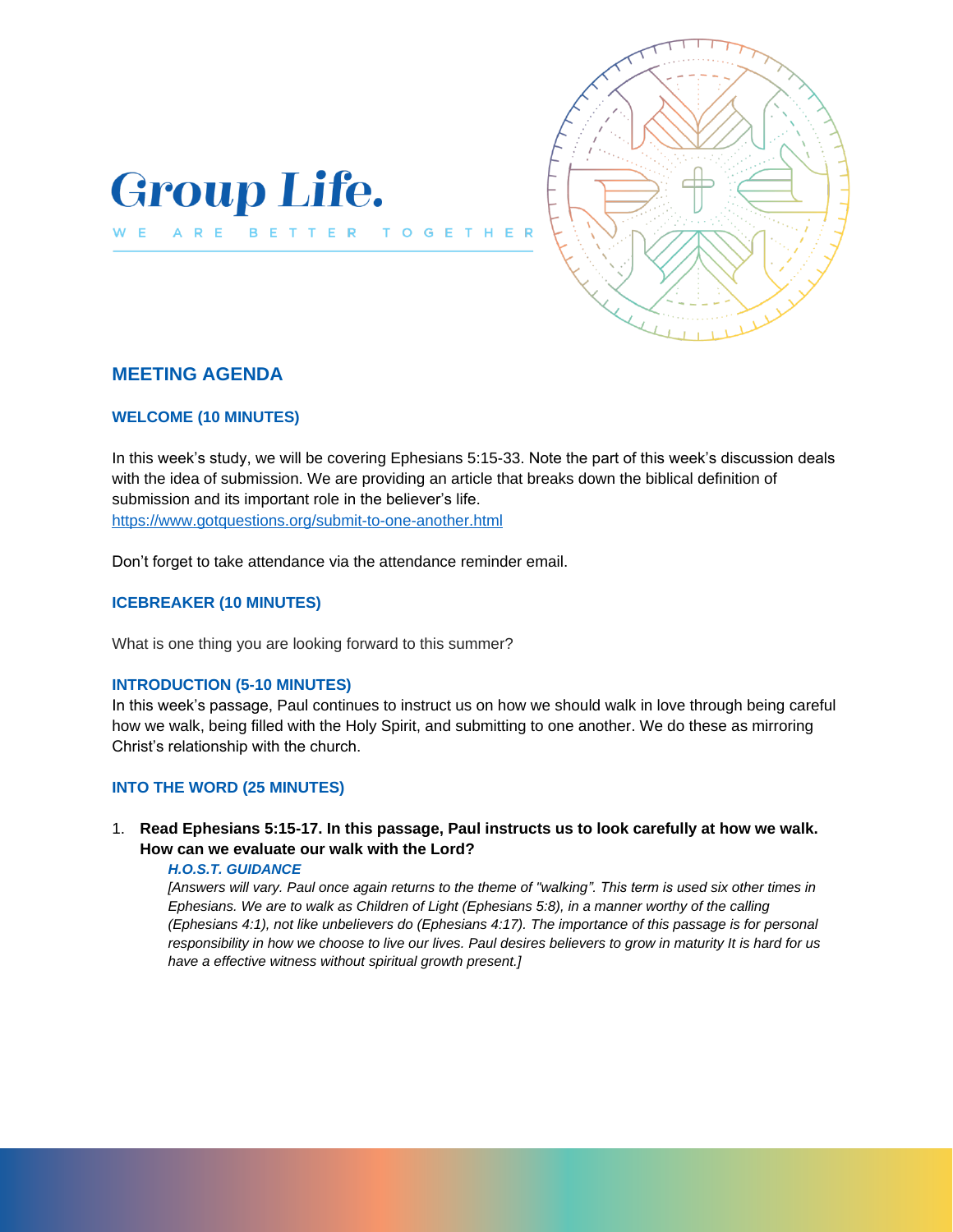

*2.* **Read Ephesians 5:18-21 and John 10:10. According to these passages, what does it look like to be filled with the Holy Spirit?**

G

#### *H.O.S.T. GUIDANCE*

**Group Life.** 

BETTER TO

ARE

W E

*[Answers will vary. Anything which has the power to control, harm, or hurt a Christian needs to be handled with extreme care. Paul's positive alternative to being drunk is to "be filled with the Spirit." Just as drinking a great deal can cause a person to be controlled by wine, focusing on the Spirit can cause a person to be filled or controlled by the Spirit. However, this control or filling is so rather than being "out of control" we are motivated to practice sharing psalms, singing, being thankful, and submitting to one another.]*

## **3. Read Philippians 2:5-8 and Ephesians 5:21-24. What connections do you see in these passages between humility and submission?**

#### *H.O.S.T. GUIDANCE*

*[Answers will vary. Submission in the context of a Christian relationship includes the idea of putting someone else, and their needs, above ourselves. This is not for personal benefit, but rather out of "reverence for Christ." When we serve others, we serve the Lord (Matthew 25:35–40). This approach stands in stark contrast with worldly wisdom. In business, the principle is often taught to either put ourselves first or to help others so that you can benefit. Yet Paul offers a better and higher way, noting that our service to others is service to the Lord. Humility creates the capacity for submission. Jesus modeled humility himself by coming to earth and dying for our sins.]*

#### **APPLICATION (25 MINUTES)**

**1. After studying Paul's call for us to imitate God can you think of a time when you have felt like it was a hopeless ideal (Great idea but impossible to live out) or saw it as a Challenging goal (I can't wait to prove myself to God).**

#### *H.O.S.T. GUIDANCE*

*[Answers will vary. At one point we have all found ourselves identifying our walk with Christ in one of these areas. The focus here is not on providing the right answer but to create an opportunity for reflection and honesty. Offer to share first to allow others in the group to think. This allows you to lead with authenticity. The Solution is being reminded of who we were and what Christ has done for us. Ephesians 2:8-9 reminds us who we are in Christ and that it is not from what we offer but from God's grace.]*